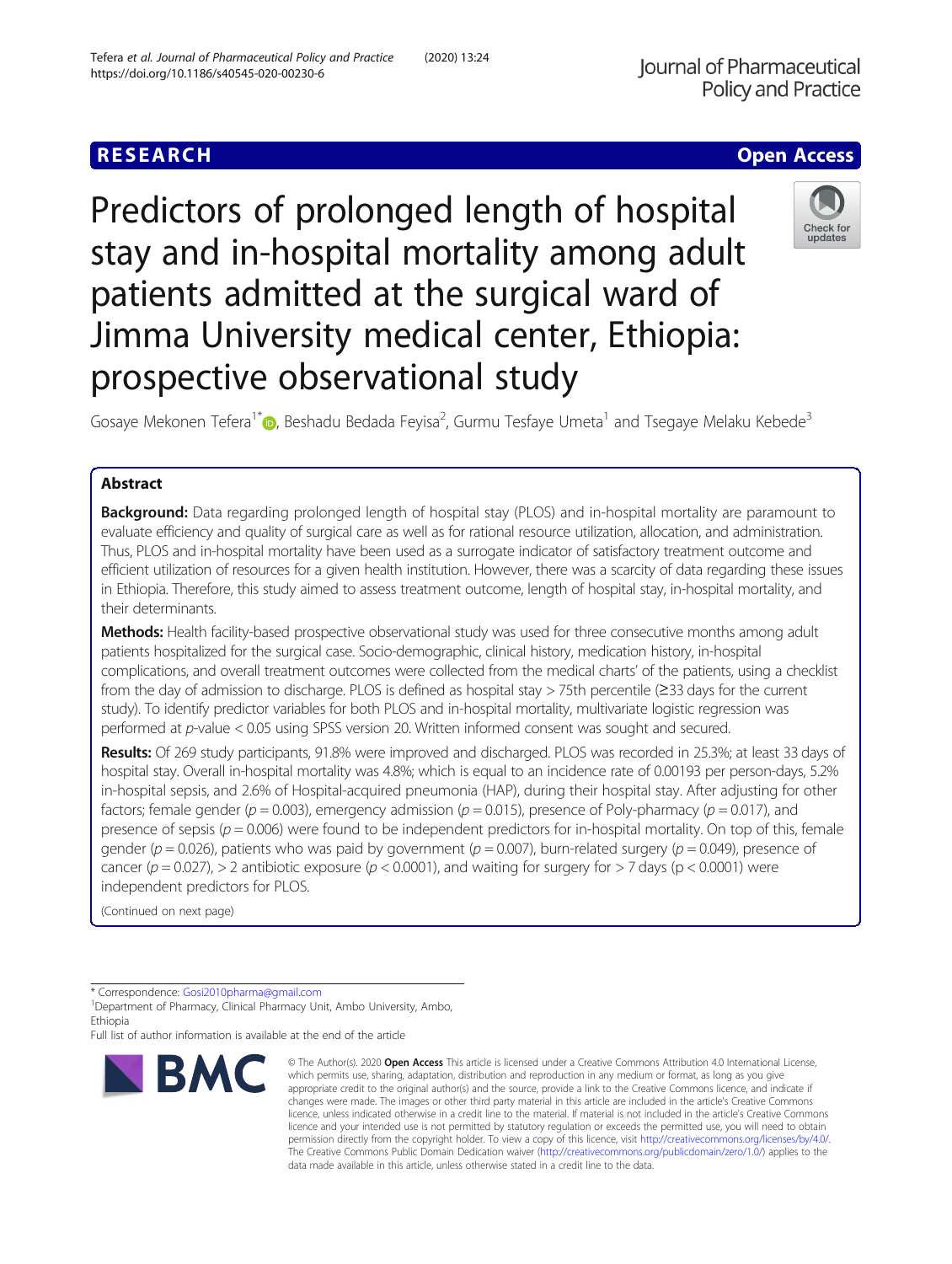## (Continued from previous page)

**Conclusion:** In-hospital mortality rate was almost comparable to reports from developing countries, though it was higher than the developed countries. However, the length of hospital stay was extremely higher than that of reports from other parts of the world. Besides, different socio-demographic, health facility's and patients' clinical conditions (baseline and in-hospital complications) were identified as independent predictors for both in-hospital mortality and PLOS. Therefore, the clinician and stakeholders have to emphasize to avoid the modifiable factors to reduce in-hospital mortality and PLOS in the study area; to improve the quality of surgical care.

Keywords: In-hospital mortality, Prolonged length of hospital stay, Predictors, Surgery, Ethiopia

## Introduction

There was no consistent cutoff point for prolonged length of hospital stay (PLOS). However, it was defined as the total bed-days occupied by a patient during hospitalization for more than the expected length of stay for a certain procedure [[1\]](#page-10-0). The length of hospital stay is often used as a measure of the quality of care and efficient resource utilization; as patients with PLOS extremely account for the consumption of more hospital resources, hospital-acquired infection (HAI), more complications, high mortality rate, denies critically ill patients timely access to treatment and contributing to capacity shortage  $[1-3]$  $[1-3]$  $[1-3]$ .

Nevertheless, PLOS alone is imperfect indicators for the quality of surgical care [[4\]](#page-10-0). Thus, information related to the length of hospital stay, postoperative complications, number of HAI, and mortality is paramount to evaluate efficiency and quality of surgical care  $[1-4]$  $[1-4]$  $[1-4]$ . As a result of high mortality and complication rates of major surgical procedures in low and middle-income countries (LMICs), surgical safety should be a global concern [[5\]](#page-10-0).

Admission with surgery case by itself is found to be one of the causes that contribute to PLOS in LMICs [\[1](#page-10-0)]. This, in turn, contributes significantly to extra cost, morbidity, and mortality [\[1](#page-10-0), [6,](#page-10-0) [7](#page-10-0)]. Therefore, knowledge of the factors contributing to PLOS and mortality among patients treated with the surgery is an important factor to be considered as a quality of surgical care indicators [[8\]](#page-10-0). Worldwide, 4.8 billion people devoid of access to safe and quality surgical care, due to lack of infrastructure, equipment, and personnel, especially in LMICs [\[9](#page-10-0)]. Thus, among patients undergoing surgery, the mortality rates were higher for LMICs [\[10,](#page-10-0) [11](#page-10-0)], for instance, the postoperative death was 2times higher than the global deaths in Africa [[12\]](#page-10-0).

Similar to other countries, Ethiopia has been striving to meet the gaps in surgical care, through innovative methods for surgical system development with Saving Lives through Safe Surgery; designed to improve access to safe, essential and emergency surgical and anesthesia care across all levels of the healthcare system [\[13\]](#page-10-0). Thus, to early identify the area that needs focus, and for

rational allocation and use of the available resources in the country, assessing the surrogate indicators of quality of surgical care such as PLOS, postoperative complications, number of HAI and mortality rate is mandatory. Besides, for the Hospital and stakeholders to take action, the critical step is identifying the status of these quality indicators ahead of preparing for the action plan. However, a study was lacking regarding the predictors of PLOS and in-hospital mortality in the surgical wards of Ethiopia [\[11\]](#page-10-0). Even, in developed countries, there were few reports of predictors' of mortality and PLOS with heterogeneous study results, study population, and type/ discipline of surgery with retrospective study design [\[1](#page-10-0)]. Therefore, this study aimed to assess treatment outcome, length of hospital stay, in-hospital mortality, and their predictors among adult patients undergoing the surgical procedure.

### Methods and participants

#### Study area, period and design

The study was conducted from April 24 to July 24/2017 at Jimma University Medical Center (JUMC). The Surgery department has been run by 8 seniors, 43 residents, 5 general practitioners, and medical interns as rotation [[14\]](#page-10-0). Health facility-based prospective observational study was used. Study populations were patients who were admitted to the surgical ward with either elective or emergency admission during the study period with inclusion criteria.

#### Inclusion and exclusion criteria

Patients admitted at the surgical ward at the time of data collection but, did not undergo a surgical procedure at the time of initial data collection and ages of ≥18 years were included. Those who were not willing to participate, patients only on a topical antibiotic for superficial wound care and infected or non-infected burn wound, a trauma-related wound that needs the only debridement or wound care were excluded. Also, patients who were referred or left against medical advice (LAMA) ahead of surgery were excluded from the final analysis.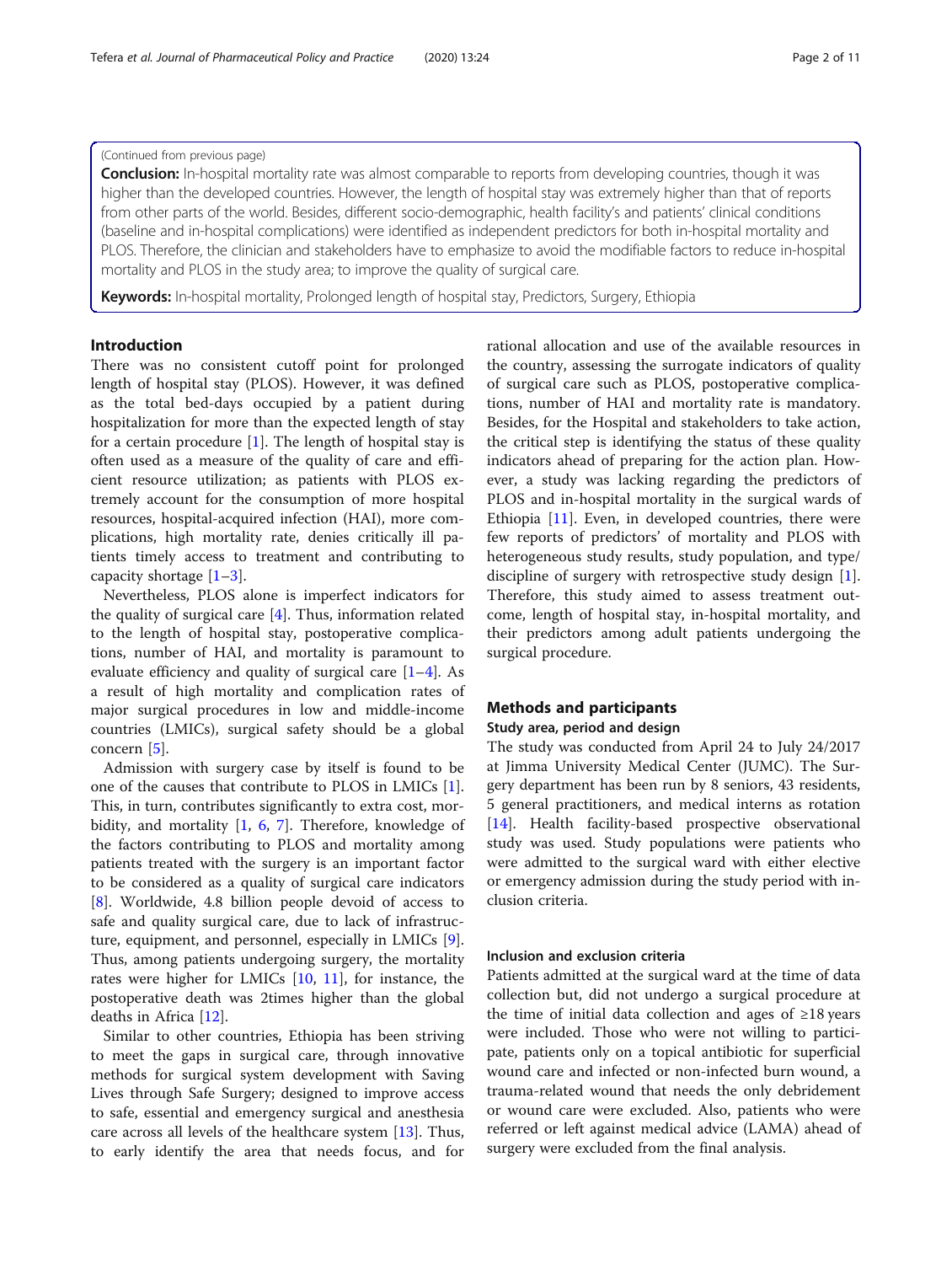## Study variables Dependent variables

In-hospital mortality and length of hospital stay.

## Independent variables

Age, sex, residence, Surgical site infection, types of surgery, type of wound classification, American society of anesthesiology (ASA) class, co-morbid conditions and types, smoking status, appropriateness of surgical antimicrobial prophylaxis (SAP) use, length of hospital stay before surgery, duration of operation, Charlson comorbidity Index, HAI, sepsis, blood loss during operation, type of surgical admission (emergency or elective), diagnosis and poly-pharmacy.

## Sample size and sampling technique

Sample size (n) was calculated by using a single population proportion formula [\[15\]](#page-10-0), to determine the minimum sample size required for estimation of true proportion as follow:

$$
n1 = Z(\partial/2)^2 * \frac{P(1-P)}{W^2} = 1.96^2 * \frac{(0.94 * 0.06)}{0.05^2} = 87 \text{ for mortality rate}
$$
\n(1)

Where; P is the proportion of mortality rate of 0.06 from reference  $[16]$  $[16]$ , Z is level of confidence = 1.96 with 95% CI, N is the size of the population that the sample is to represent  $= 1265$  per 3 months, W is the margin of error = 5%; Since N is less than 10,000 correction formula was applied [[15\]](#page-10-0):

$$
nf = \frac{n}{1 + \frac{n}{N}}
$$
  
= 81, then 5%non-response rate was added  
= 85 (2)

Surveillance by using consecutive type of sampling technique, data was collected from 269 patients available within 3 months to increase its robustness.

## Data collection instrument, process, and management

Semi-structured questionnaires (English version) were used with a slight modification of the tool used by the previously published research [\[14\]](#page-10-0). These questionnaires contain five parts, part I (socio-demographic characteristics), part II (patient's clinical information and Charlson co-morbidity index), part III (patient's medication information), and Part IV (appropriateness of SAP use) and part V (overall treatment outcome) of the study participants.

Initially, the patient's chart was reviewed for inclusion and exclusion criteria at the time of admission. Then the 4 data collectors (2 post-graduate clinical pharmacists and 2 surgical nurses) collected information using a

pretested checklist. The Centers for Disease Control and Prevention (CDC) wound class was first classified by attending physician and rechecked by one senior surgery resident independently and the discrepancy was solved by communicating with the attending physician. It was done only for the primary surgical procedure, not for the 2nd or 3rd [[14](#page-10-0)]. Then the data collectors reviewed and filled patient's information from the notes of anesthesia and medical (physicians' orders and nurses' notes) and patient interviews (only consent and sociodemographic information). Case finding: overall treatment outcome (hospital-acquired pneumonia/ HAP, sepsis, in-hospital mortality, and length of hospital stay) of patients were measured prospectively.

Data quality assurance, processing, and statistical analysis Data were coded, checked for consistency and entered

into EpiData manager® version 4. Then the data was exported to SPSS version 20 for analysis. Percentage and frequency were used for categorical variables. Continuous variables were expressed using measures of central tendency and variability such as mean and standard deviation. The model fitness for the variables was evaluated by the Hosmer-Lemeshow goodness of fit test and the *p*-value was found to be 0.245 in binary analysis and  $p >$ 0.05 for all variables in multivariate analysis. Variables with a significance level of  $P < 0.25$  in binary logistic regression were selected as a candidate for multivariate analysis, then significance level was considered at a  $p$ value of  $< 0.05$ .

#### Ethical consideration and participants' consent

The letter of allowance to proceed with the study was sought under protocol number IHRPGQ/103/207 from Jimma University, Institute of Health. The patients were requested for written informed consent. The confidentiality of the patients' was secured. PLOS is defined as the proportion of the study participants with hospital stay greater than 75th percentile (in JUMC it was found to be  $\geq$ 33 days) for the entire study population [\[1](#page-10-0)].

## Results

## Socio-demographic characteristics of the study participants

Two hundred sixty-nine (operated) patients were included in the study. The mean  $(\pm SD)$  age of the participant was  $41.95 \pm 17.76$  and the majority of the study participants were male (66.5%), and earn less or equal to 6000 Ethiopian birrs (90.7%). Regarding the cost of health care coverage, the majority (82.9%) were classified as a self payer (Table [1\)](#page-3-0).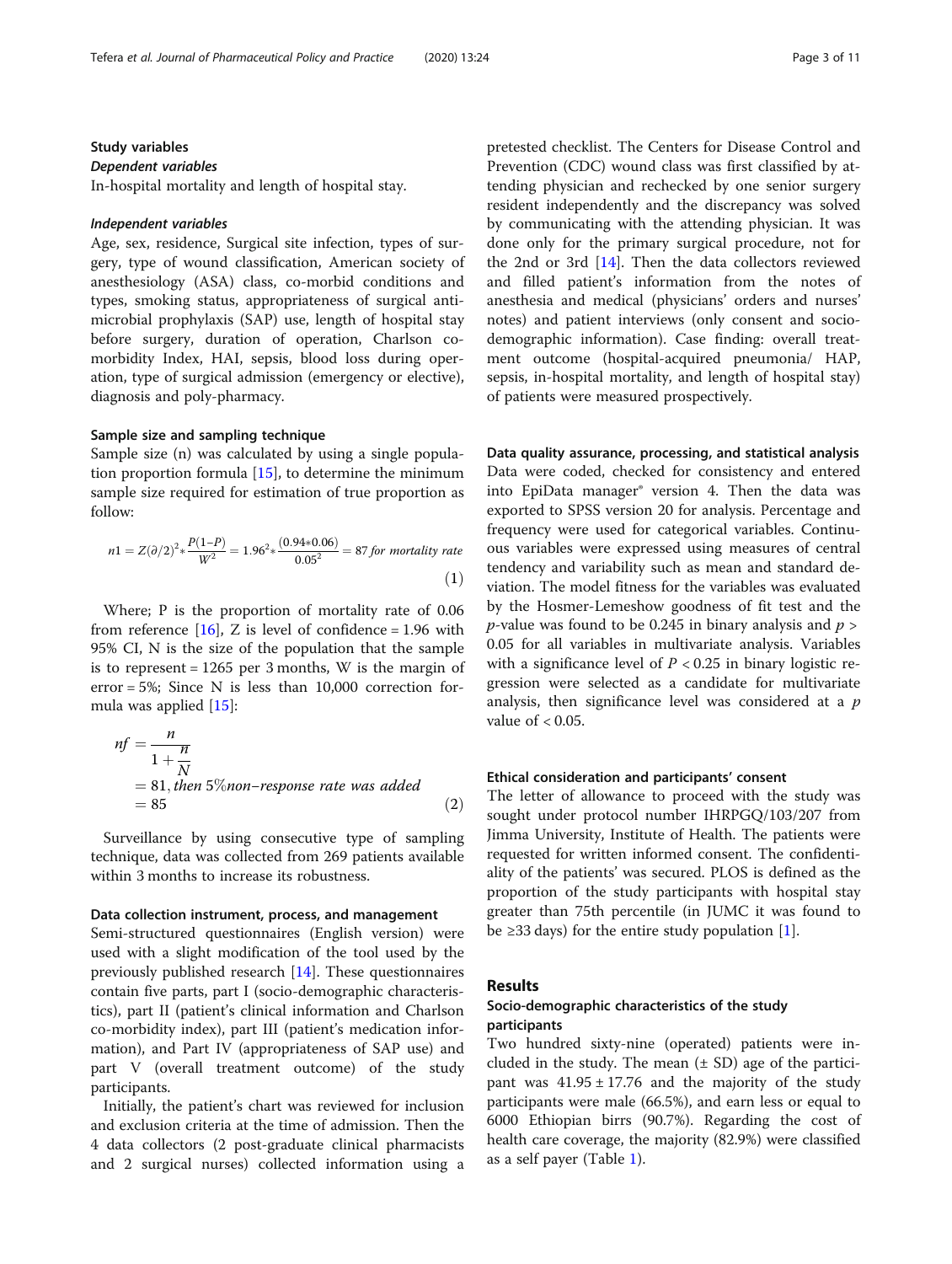| participants at JUMC, Ethiopia ( $N = 269$ ) |                    |           |                              |  |  |
|----------------------------------------------|--------------------|-----------|------------------------------|--|--|
| Variables                                    | Categories         | Frequency | Percentage                   |  |  |
| Age (year)                                   | mean age $\pm$ SD  |           | $41.95 \pm 17.76$ (18 to 90) |  |  |
| Sex                                          | Male               | 179       | 66.5                         |  |  |
|                                              | Female             | 90        | 33.5                         |  |  |
| <b>Monthly income</b>                        | no constant income | 47        | 17.5                         |  |  |
|                                              | < 1500             | 95        | 35.3                         |  |  |

<span id="page-3-0"></span>Table 1 Socio-demographic characteristics of the study

 $a - b$  - the majority (21.3%) of patients with no constant income were paid by the government or got free service at JUMC

Health cost coverage<sup>a</sup> Self-payment 223 82.9

1500–6000 102 37.9 > 6000 25 9.3

Free (government) 46 17.1

#### Clinical characteristics of the study participants

Of the total (269), 40.9% of the study participants had a co-morbid condition. Of which 59 (21.9%) had a chronic type of co-morbidity, 46 (17.1%) oncologic related condition, 48 (17.8%) trauma-related condition, and 14 (5.2%) burn-related surgery. The most common type of surgical discipline carried out at the study area was related to the upper and lower gastrointestinal tract (30.5%) followed by skin and deep tissue (incision, drainage, local excision) (23.0%). The mean  $\pm$  SD hospital stay before surgery, after surgery and overall hospital stay, was  $7.74 \pm$ 14.51,  $17.61 \pm 16.87$  and  $25.35 \pm 21.42$  days respectively, as well as the majority (59.9%) of the patients stayed for at least 15 days in the hospital (Table [2\)](#page-4-0).

## Incidence of hospital-acquired infection (sepsis & HAP) and overall clinical outcome of the study participants

Overall clinical out-come of study, participants were improved in about (91.8%) of cases followed by death in Hospital in about 13(4.8%) of cases. Among the study participants, 5.2%; which is equal to a sepsis incidence rate of 0.00208 per person-days or 2.08 per 1000 person-days and 2.6% Hospital-acquired pneumonia (HAP); which is equal to an incidence rate of 0.00104 per person-days or 1.04 per 1000 person-days developed sepsis and HAP respectively, during their hospital stay. Besides, even though the majority of the patient's treatment outcome was good (improved), the mortality rate was also high (4.8%); which is equal to an incidence rate of 0.00193 per person-days or 1.93 mortality rate per 1000 person-days. The prolonged length of overall hospital stay (PLOS) was 25.3%; at least 33 days of hospital stay (Table [2](#page-4-0) and Fig. [1\)](#page-5-0).

## Predictors of in-hospital mortality and prolonged length of hospital stay (PLOS)

Knowing the predictors of in-hospital death and PLOS is essential in reducing patient-related harm. In turn, it allows us to give special attention to the hope of improving surgery-related treatment outcomes. Hence, the factors that were candidate for multivariate analysis; (*p* value < 0.25) were: gender of female (*p* value = 0.036), ASA class III-IV (p value of 0.191), Co-morbid condition ( $p$  value = 0.007), emergency type of admission ( $p$  value = 0.008), CDC wound class II-IV (p value =  $0.134$ ), poly pharmacy status ( $p$  value = 0.001), Amount of blood loss during surgery ( $p = 0.187$ ), Right selection +dose+ timing + duration + route of SAP ( $p$  value = 0.025), total antibiotic exposure in hospital of  $> 2$  ( $p < 0.015$ ), in-Hospital sepsis in (p value< 0.0001) for in-hospital mortality while, Female gender ( $p < 0.0001$ ), smoking status ( $p = 0.076$ ), health care cost coverage ( $p = 0.023$ ), burn related surgery/ skin graft  $(p = 0.036)$ , presence of cancer  $(p = 0.018)$ , presence of trauma ( $p = 0.060$ ), type of admission ( $p = 0.023$ ), inhospital SSI ( $p = 0.035$ ), duration of surgery ( $p = 0.083$ ), appropriate use of SAP ( $p = 0.105$ ), total number of antibiotic exposure ( $p < 0.0001$ ), ASA class ( $p = 0.193$ ), CDC wound class ( $p = 0$  .047), before surgery LOS (days) ( $p < 0.0001$ ), and number of co-morbidity  $(p = 0.248)$  for PLOS among study participants (Tables [3](#page-6-0) and [4](#page-7-0)).

A stepwise backward multivariate logistic regression analysis showed that, study participants with female gender were about 12 times more likely to have a negative outcome (death) relative to male gender  $[AOR = 11.50]$  $(2.33-56.81)$  at 95% CI; p value = 0.003]. Emergency surgery increase the probability of in-hospital death by about 9 times than elective surgery  $[AOR = 8.58 \ (1.52 -$ 48.38) at 95% CI;  $p$  value = 0.015]. Presence of Polypharmacy and in-hospital sepsis increase the risk of death by about 6 times [AOR = 5.94 (1.37–25.80) at 95% CI; p value =  $0.017$  and 12 times  $[AOR = 11.65 (2.02 -$ 67.08) at 95% CI;  $p$  value = 0.006], respectively than patients who devoid of poly-pharmacy and sepsis (Fig. [2\)](#page-8-0).

On the other hand, patients with female gender were 2 times more likely to have PLOS [AOR = 2.105 (1.093– 4.053) at 95% C.I;  $p = 0.026$ , patients who was paid by government were 3 times more likely to have PLOS  $[AOR = 3.037 (1.362 - 6.770)$  at 95% C.I; p = 0.007, burn related surgery was about 3 times more likely to increase risk of PLOS [AOR = 3.436 (1008–11.720) at 95% C.I;  $p =$ 0.049], and presence of cancer increases the likelihood of PLOS by about 3 times [AOR = 2806 (1.125–6.996) at 95% C.I;  $p = 0.027$ . Besides,  $>$ two antibiotics exposure during hospital stay increases the chance of PLOS by about 4 times  $[AOR = 3.873 (1.909 - 7.857)$  at 95% C.I;  $p < 0.0001$ ], and awaiting for surgery for > 7 days increases the probability of PLOS by about 4 times  $[AOR = 4.136 (2.075 -$ 8.246) at 95% C.I; p < 0.0001] relative to their counterpart for each of variables respectively (Fig. [3\)](#page-9-0).

## **Discussion**

This was a 3-month health facility-based prospective observational study to assess treatment outcome (in-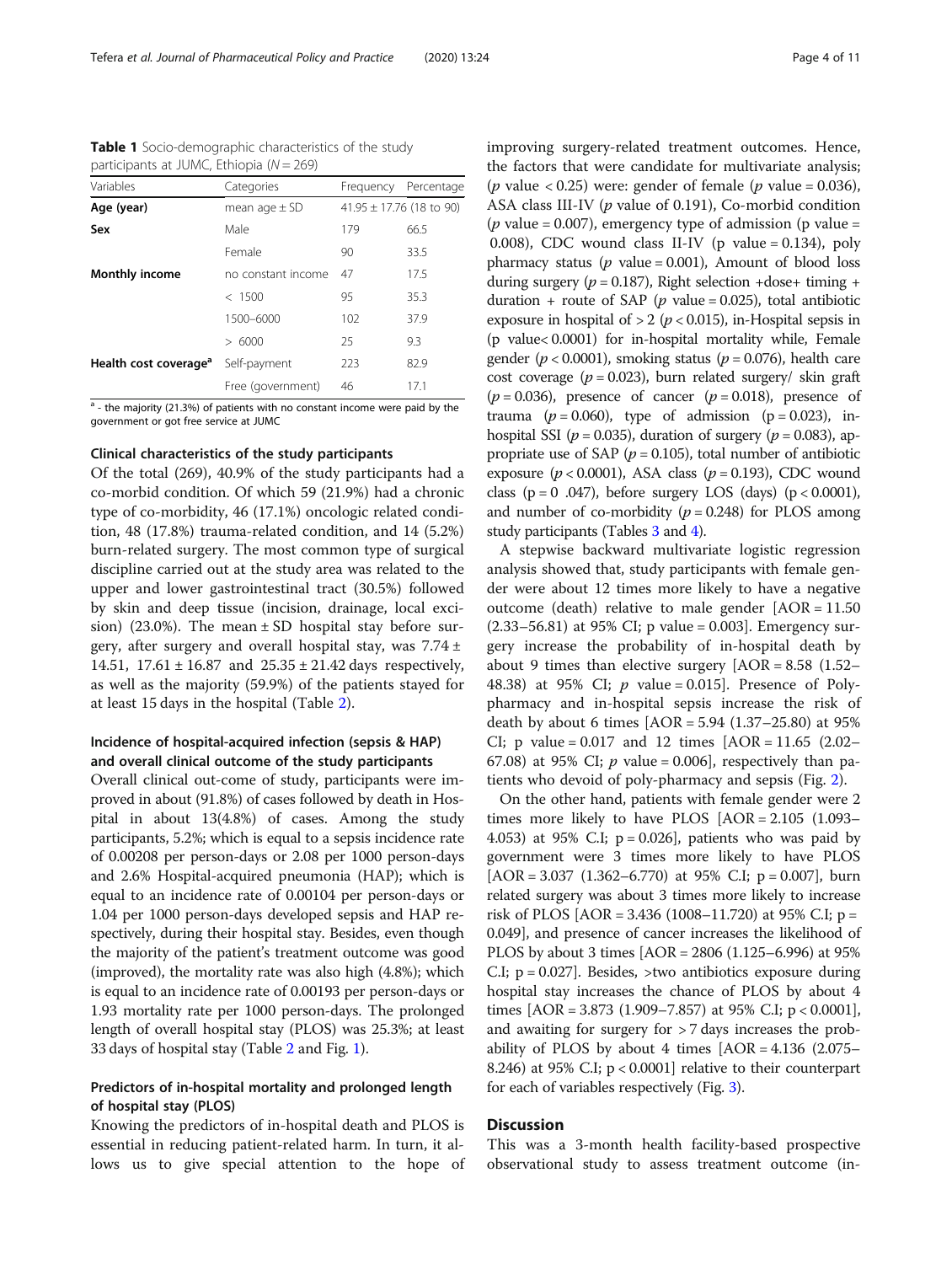| Variables                                    | Categories                                                | Frequency                         | Percentage |
|----------------------------------------------|-----------------------------------------------------------|-----------------------------------|------------|
| Co-morbid condition                          | Yes                                                       | 110                               | 40.9       |
|                                              | <b>No</b>                                                 | 159                               | 59.1       |
| Number of co-morbidity                       | No co-morbid                                              | 159                               | 59.1       |
|                                              | 1-2 co-morbid                                             | 98                                | 36.4       |
|                                              | $\geq$ 3 co-morbid                                        | 12                                | 4.5        |
| Types of co-morbidity                        | Non-chronic disease                                       | 210                               | 78.1       |
|                                              | Chronic disease                                           | 59                                | 21.9       |
| <b>Oncologic condition</b>                   | No                                                        | 223                               | 82.9       |
|                                              | Yes                                                       | 46                                | 17.1       |
| Trauma-related condition                     | No                                                        | 221                               | 82.2       |
|                                              | Yes                                                       | 48                                | 17.8       |
| Burn related surgery/skin graft <sup>a</sup> | No                                                        | 255                               | 94.8       |
|                                              | Yes                                                       | 14                                | 5.2        |
| Types of surgical discipline                 | upper and lower GIT                                       | 82                                | 30.5       |
|                                              | Breast                                                    | 6                                 | 2.2        |
|                                              | Urology                                                   | 41                                | 15.2       |
|                                              | Cardiothoracic                                            | 10                                | 3.7        |
|                                              | <b>Billary tract</b>                                      | 5                                 | 1.9        |
|                                              | head and neck                                             | 40                                | 14.9       |
|                                              | skin and deep tissue (incision, drainage, local excision) | 62                                | 23.0       |
|                                              | Other <sup>b</sup>                                        | 23                                | 8.6        |
| The overall length of hospital stay          | $\leq$ 7 days                                             | 35                                | 13.0       |
|                                              | 8 to 15 days                                              | 73                                | 27.1       |
|                                              | $> 15 \text{ days}$                                       | 161                               | 59.9       |
|                                              | Mean $\pm$ SD (minim- maximum)                            | $25.35 \pm 21.42$ (1 to 127 days) |            |
| After operation length of hospital stay      | $\leq$ 7 days                                             | 68                                | 25.3       |
|                                              | > 7 to ≤15 days                                           | 101                               | 37.5       |
|                                              | $> 15$ days                                               | 100                               | 37.2       |
|                                              | Mean $\pm$ SD (minim- maximum)                            | $17.61 \pm 16.87$ (0 to 120 days) |            |
| Before operation length of hospital stay     | $\leq$ 7 days                                             | 198                               | 73.6       |
|                                              | > 7 to ≤15 days                                           | 27                                | 10.0       |
|                                              | $>15$ days                                                | 44                                | 16.4       |
|                                              | Mean $\pm$ SD (minim- maximum)                            | $7.74 \pm 14.51$ (0 to 112 days)  |            |
| Mortality rate                               | The incidence rate of death per person-days               | 0.00193 per person-days           |            |
| In-hospital sepsis                           | Incidence rate per person-days                            | 0.00208 per person-days           |            |
| <b>HAP</b>                                   | Incidence rate per person-days                            | 0.00104 per person-days           |            |

<span id="page-4-0"></span>**Table 2** Clinical characteristics and in-hospital complication of the study participants at JUMC, Ethiopia ( $N = 269$ )

N.B: GIT- gastrointestinal tract, HAP- Hospital-acquired pneumonia, <sup>a</sup> was more in female (7.8%) than male (3.9%), <sup>b</sup>- varicose vein, Hematoma, Gangrene, compartment syndrome, Contracture, and septic arthritis.

hospital mortality & PLOS with 75th percentile or  $\geq$  33 days) and their predictors among adult patients at the surgery ward of JUMC had found a high rate of inhospital mortality and PLOS among hospitalized patients. The socio-demographic and clinical characteristics (baseline and in-hospital complications were found

to be independent predictors for both in-hospital death and PLOS for 269 patients included in the study.

Among the study participant, 5.2% in-hospital sepsis incidence rate and 2.6% HAP were identified during their Hospital stay in JUMC. The postoperative HAP in JUMC is lower than the study done on intra-abdominal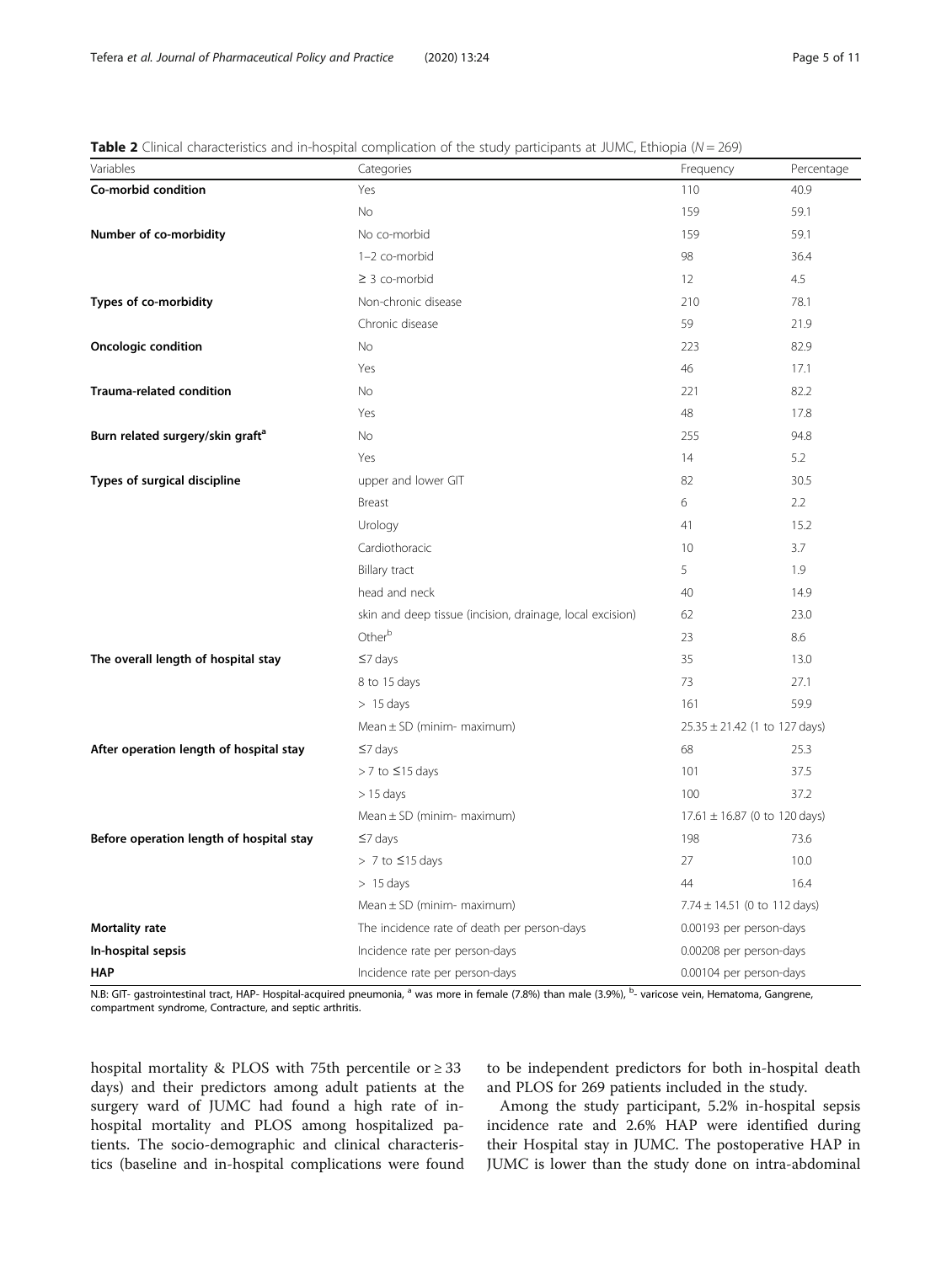<span id="page-5-0"></span>

surgical patients (10.7%) and increased risk of mortality by 10 fold [\[17\]](#page-10-0). The reason for this difference might be that patients with gastro-intestinal surgery are more prone to aspiration pneumonia and high rate of HAP, especially gastrostomy even than other gastro-intestinal surgery (decreases gastric acid then increase bacterial colony thus, increase risk of HAP). The surgical injury/ procedure is one factor that increases the risk of HAI (HAP, sepsis, or septic shock) which in turn increases the risk of in-hospital death among patients undergoing surgery [\[17](#page-10-0), [18](#page-10-0)]. Another study added postoperative complications occurred in 18·2%; infection was the most common complication and 2·1% of mortality rate [\[12](#page-10-0)]. Therefore, the hospital and department of surgery of JUMC should take action to reduce prolonged hospitalization as well as a HAP like bloodstream infection or sepsis and HAP.

Regarding treatment outcome in terms of hospital stay, the mean overall hospital stay was  $25.06 \pm 21.415$  days and in-hospital mortality was 13 (4.8%). However, hospital stay was higher, compared to study from Gondar, a median of  $14.2 \pm 8.4$  days, also, the median hospital stay was 4 days in African Hospitals [[4](#page-10-0)], and 6 days median stay [\[2](#page-10-0)]. Additionally, in Singapore [[19\]](#page-10-0) median hospital stay was 7 days which was extremely lower than JUMC; which needs a revision of health care service at the study area.

while the clinical outcome was almost comparable with a study from Gonder, Ethiopia; improved (90.4%) and died (6.0%) [\[16](#page-10-0)], but, less than the study done in Tikur Anbessa Specialized Hospital; 7.0% overall death per procedure [[11](#page-10-0)]. In St Paul General Specialized Hospital and Gondar University Hospital, Ethiopia after the onset of symptoms, delay of acute abdomen and

abdominal trauma for more than 3 days before operation resulted in 67% death [[20\]](#page-10-0). Other studies also reported in-hospital death rate of  $3.4\%$   $[8]$  $[8]$ ,  $2.2\%$   $[21]$  however, the in-hospital mortality rate of 14.7% [[22\]](#page-10-0) was higher than our study result. The reason for this difference was because the later study included older patients (> 80 years unlike that of  $> 18$  years). On the other hand, the mortality rate was reported from 2.3 to 48.5% for patients undergoing a different type of surgery and heterogeneous study population as well as different severity [[8,](#page-10-0) [23](#page-10-0)–[26](#page-10-0)]; indeed the death rate is high for low-income countries because of different reason  $[10, 12]$  $[10, 12]$  $[10, 12]$ , for instance, in America, the overall mortality rate was 0.28% [\[27\]](#page-10-0).

PLOS might be due to prolonged waiting for surgery (mean of  $7.74 \pm 14.51$  days), as a result of a low number of the senior surgeon and complicated case referrals from other Hospitals; which will contribute for overall PLOS. This is similar to another study report from the low-income country; low physician-to-case ratio [[5\]](#page-10-0). The second reason might be due to the difference in disease prevalence like burn patients contributed to longer hospitalization. This should gate attention from stakeholders because reducing hospitalization can reduce extra cost, risk of HAI, and increase productivity as a result of early discharge.

On the other hand, female gender, emergency admission, presence of Poly-pharmacy, and the presence of sepsis or in-hospital bloodstream infection were found to be independent predictors of in-hospital death at JUMC. Other studies showed that After adjusting for all co-morbidities, female gender [\[20,](#page-10-0) [28](#page-10-0)] while in contrast male gender [\[11](#page-10-0), [21\]](#page-10-0) and emergency surgery [[8,](#page-10-0) [10,](#page-10-0) [11](#page-10-0), [21](#page-10-0)], development of in-hospital complications [\[7](#page-10-0), [17](#page-10-0), [18](#page-10-0), [22](#page-10-0)], sepsis [\[25\]](#page-10-0) was an independent predictor for in-hospital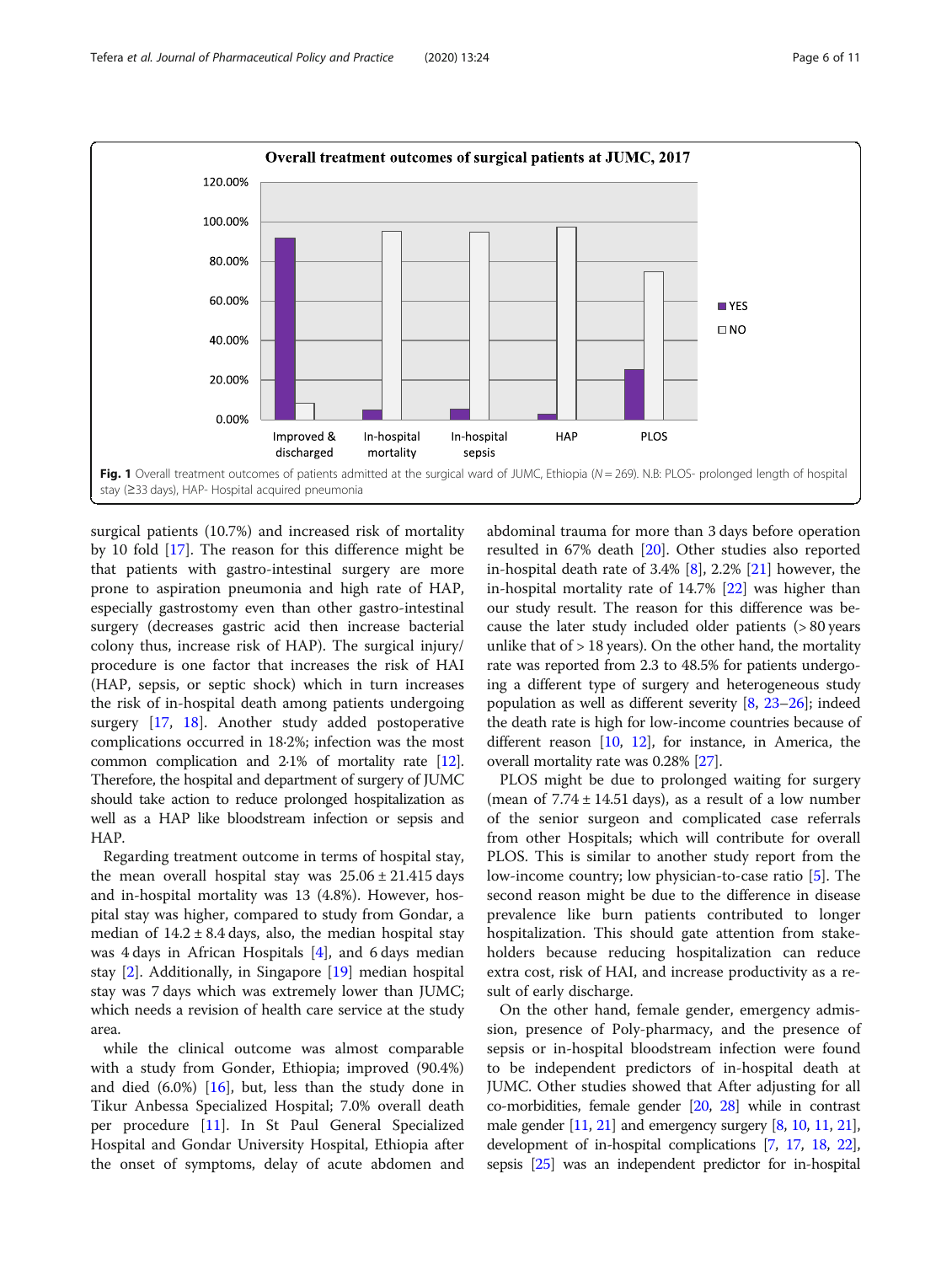<span id="page-6-0"></span>

|  |  | Table 3 Chi-square test for in-hospital mortality among patients admitted to the surgery ward of JUMC, Ethiopia |
|--|--|-----------------------------------------------------------------------------------------------------------------|
|--|--|-----------------------------------------------------------------------------------------------------------------|

| Predictor Variables                                       | Categories                        | The outcome variable (in-hospital death) |            | p-value  |
|-----------------------------------------------------------|-----------------------------------|------------------------------------------|------------|----------|
|                                                           |                                   | No (%)                                   | Yes (%)    |          |
| Sex                                                       | Male                              | 174 (97.2)                               | 5(2.8)     | 0.036    |
|                                                           | Female                            | 82 (91.1)                                | 8(8.9)     |          |
| Age                                                       | age of 18 to 40                   | 142 (94.0)                               | 9(6.0)     | 0.329    |
|                                                           | age of $>40$                      | 114 (96.6)                               | 4(3.4)     |          |
| Residence                                                 | Rural                             | 143 (96.0)                               | 6(4.0)     | 0.492    |
|                                                           | Urban                             | 113 (94.2)                               | 7(5.8)     |          |
| Smoking status                                            | No                                | 226 (95.4)                               | 11(4.6)    | 0.658    |
|                                                           | Yes                               | 30 (93.8)                                | 2(6.2)     |          |
| <b>ASA class</b>                                          | ASA class I-II                    | 198 (96.1)                               | 8(3.9)     | 0.191    |
|                                                           | ASA class III-IV                  | 58 (92.1)                                | 5(7.9)     |          |
| Co-morbid condition                                       | No                                | 156 (98.1)                               | 3(1.9)     | 0.007    |
|                                                           | Yes                               | 100 (90.9)                               | 10(9.1)    |          |
| type of admission                                         | Elective                          | 136 (98.6)                               | 2(1.4)     | 0.008    |
|                                                           | Emergency                         | 120 (91.6)                               | 11(8.4)    |          |
| <b>CDC</b> wound class                                    | class I                           | 48 (100)                                 | 0(0)       | 0.134    |
|                                                           | class II-IV                       | 208 (94.1)                               | 13(5.9)    |          |
| Poly-pharmacy status                                      | No                                | 221 (97.4)                               | 6(2.6)     | 0.001    |
|                                                           | Yes                               | 35 (83.3)                                | 7(16.7)    |          |
| <b>Charlson CI</b>                                        | CCI of 0 (no co-morbid)           | 91 (93.8)                                | 6(6.2)     | 1.00     |
|                                                           | CCI of $> 1$ (yes co-morbid)      | 165 (95.9                                | 7(4.1)     |          |
| Amount of blood loss during surgery                       | $< 1500$ ml                       | 150 (96.8)                               | 5(3.2)     | 0.187    |
|                                                           | $\geq$ 1500 ml                    | 3(75.0)                                  | 1(25.0)    |          |
|                                                           | unknown (not recorded)            | 103 (93.6)                               | 7(6.4)     |          |
| <b>Overall LOS</b>                                        | $\leq 7$ days                     | 37 (94.9)                                | 2(5.1)     | 1.00     |
|                                                           | > 7 days                          | 219 (95.2)                               | 11(4.8)    |          |
| After surgery LOS                                         | $\leq 7$ days                     | 65 (95.6)                                | 3(4.4)     | 1.00     |
|                                                           | > 7 days                          | 191 (95.0)                               | 10(5.0)    |          |
| Before surgery LOS                                        | $\geq$ 7 days                     | 187 (94.4)                               | 11(5.6)    | 0.524    |
|                                                           | $> 7$ days                        | 69 (97.2)                                | 2(2.8)     |          |
| duration of surgery                                       | $\leq 1 h$                        | 81 (95.3)                                | 4(4.7)     | 0.994    |
|                                                           | >1h                               | 133 (95.0)                               | 7(5.0)     |          |
|                                                           | Not recorded                      | 42 (95.5)                                | 2(4.5)     |          |
| Right selection + dose + timing + duration + route of SAP | All criteria correct              | 47 (88.7)                                | 6(11.3)    | 0.025    |
|                                                           | At least one criteria not correct | 209 (96.8)                               | 7(3.2)     |          |
| Total number of antibiotic exposure                       | $\leq$ 2 antibiotic exposure      | 200 (97.1)                               | 6(2.9)     | 0.015    |
|                                                           | > 2 antibiotic exposure           | 56 (88.9)                                | 7(11.1)    |          |
| <b>HAP</b>                                                | No                                | 251 (95.8)                               | 11 $(4.2)$ | 0.329    |
|                                                           | Yes                               | 5(71.4)                                  | 2(28.6)    |          |
| <b>Sepsis</b>                                             | No                                | 247 (96.9)                               | 8(3.1)     | < 0.0001 |
|                                                           | Yes                               | 9(64.3)                                  | 5(35.7)    |          |
| SSI                                                       | No                                | 213 (95.1)                               | 11 $(4.9)$ | 1.00     |
|                                                           | Yes                               | 43 (95.6)                                | 2(4.4)     |          |

LOS length of hospital stay, HAP hospital-acquired pneumonia, SAP surgical antimicrobial prophylaxis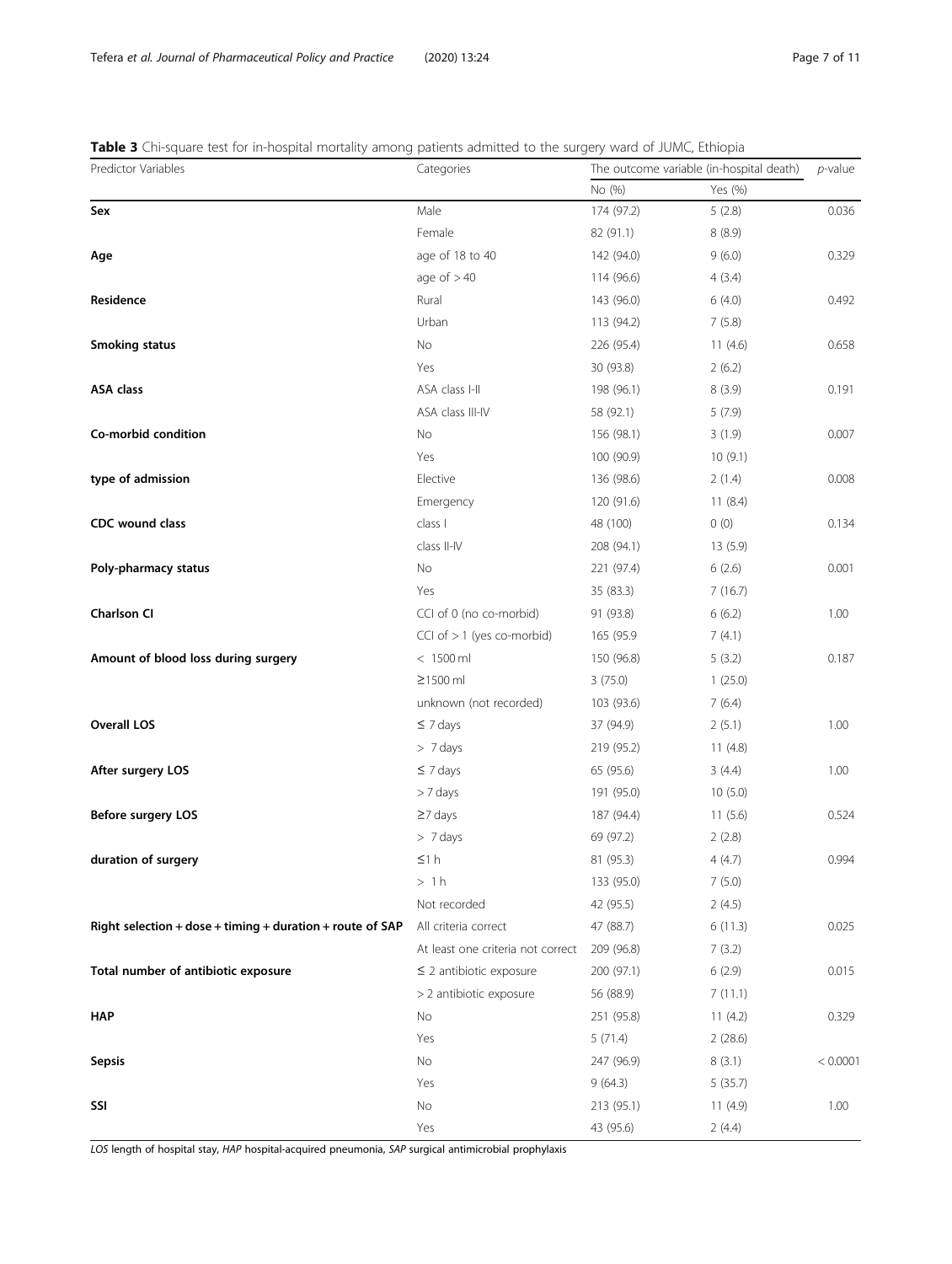<span id="page-7-0"></span>

|  | Table 4 Bivariate analysis for PLOS among patients admitted to the surgical ward of JUMC, Ethiopia |  |
|--|----------------------------------------------------------------------------------------------------|--|
|  |                                                                                                    |  |

| Predictor Variables                 | Categories                   | The outcome variable (PLOS) > 75th percentile ( $\geq$ 33 days) |           | **p-value | *p-value     |
|-------------------------------------|------------------------------|-----------------------------------------------------------------|-----------|-----------|--------------|
|                                     |                              | No (%)                                                          | Yes (%)   |           |              |
| Sex                                 | Male                         | 146 (81.6)                                                      | 33 (18.4) | 0.169     | 0.000        |
|                                     | Female                       | 55 (61.1)                                                       | 35 (38.9) |           |              |
| Place of residence                  | Rural                        | 110 (73.8)                                                      | 39 (26.2) | 0.547     | 0.706        |
|                                     | Urban                        | 91 (75.8)                                                       | 29 (24.2) |           |              |
| Level of monthly income             | no constant income           | 33 (70.2)                                                       | 14 (29.8) | 0.291     | 0.396        |
|                                     | < 1500                       | 67 (70.5)                                                       | 28 (29.5) |           |              |
|                                     | 1500-6000                    | 81 (79.4)                                                       | 21 (20.6) |           |              |
|                                     | > 6000                       | 20 (80.0)                                                       | 5(20.0)   |           |              |
| <b>Smoking status</b>               | No                           | 173 (73.0)                                                      | 64 (27.0) | 0.522     | 0.076        |
|                                     | Yes                          | 28 (87.5)                                                       | 4(12.5)   |           |              |
| Health care cost coverage           | Self                         | 171 (76.7)                                                      | 52 (23.3) | 0.023     | 0.103        |
|                                     | Free (gov't)                 | 30 (65.2)                                                       | 16 (34.8) |           |              |
| Co-morbid condition                 | No                           | 117 (73.6)                                                      | 42 (26.4) | 0.443     | 0.606        |
|                                     | Yes                          | 84 (76.4)                                                       | 26 (23.6) |           |              |
| <b>Burn-related surgery</b>         | No                           | 194 (76.1)                                                      | 61 (23.9) | 0.043     | 0.036        |
|                                     | Yes                          | 7(50)                                                           | 7(50)     |           |              |
| Presence of cancer                  | No                           | 173 (77.6)                                                      | 50 (22.4) | 0.028     | 0.018        |
|                                     | Yes                          | 28 (60.9)                                                       | 18 (39.1) |           |              |
| Presence of trauma                  | No                           | 160 (72.4)                                                      | 61(27.6)  | 0.873     | 0.060        |
|                                     | Yes                          | 41 (85.4)                                                       | 7(14.6)   |           |              |
| Presence of any chronic disease     | No                           | 154 (73.3)                                                      | 56 (26.7) | 0.221     | 0.323        |
|                                     | Yes                          | 47 (79.7)                                                       | 12(20.3)  |           |              |
| Type of admission                   | Elective                     | 95 (68.8)                                                       | 43 (31.2) | 0.864     | 0.023        |
|                                     | Emergency                    | 106 (80.9)                                                      | 25 (19.1) |           |              |
| Poly-pharmacy                       | No                           | 169 (74.4)                                                      | 58 (25.6) | 0.861     | 0.811        |
|                                     | Yes                          | 32 (76.2)                                                       | 10(23.8)  |           |              |
| In-hospital SSI                     | No                           | 173 (77.2)                                                      | 51 (22.8) | 0.244     | 0.035        |
|                                     | Yes                          | 28 (62.2)                                                       | 17 (37.8) |           |              |
| In-hospital sepsis                  | No                           | 191 (74.9)                                                      | 64 (25.1) | 0.366     | 0.771        |
|                                     | Yes                          | 10 (71.4)                                                       | 4(28.6)   |           |              |
| <b>HAP</b>                          | No                           | 196 (74.8)                                                      | 66 (25.2) | 0.887     | $\mathbf{1}$ |
|                                     | Yes                          | 5(71.4)                                                         | 2(28.6)   |           |              |
| Age (years)                         | 18 to 40                     | 115 (76.2)                                                      | 36 (23.8) | 0.188     | 0.539        |
|                                     | >40                          | 86 (72.9)                                                       | 32 (27.1) |           |              |
| Duration of surgery (hrs.)          | $\leq$ 1                     | 57(67.1)                                                        | 28 (32.9) | 0.391     | 0.083        |
|                                     | >1                           | 107 (76.4)                                                      | 33 (23.6) | 0.678     |              |
|                                     | Not recorded                 | 37 (84.1)                                                       | 7(15.9)   | 0.172     |              |
| Appropriate use of SAP              | Yes                          | 35 (66.0)                                                       | 18 (34.0) | 0.404     | 0.105        |
|                                     | No                           | 166 (76.9)                                                      | 50 (23.1) |           |              |
| Total number of antibiotic exposure | $\leq$ 2 antibiotic exposure | 165 (80.1)                                                      | 41 (19.9) | 0.017     | 0.000        |
|                                     | > 2 antibiotic exposure      | 36(57.1)                                                        | 27 (42.9) |           |              |
| <b>ASA class</b>                    | $ $ to $  $                  | 150 (72.8)                                                      | 56 (27.2) | 0.499     | 0.193        |
|                                     | III to IV                    | 51 (81.0)                                                       | 12 (19.0) |           |              |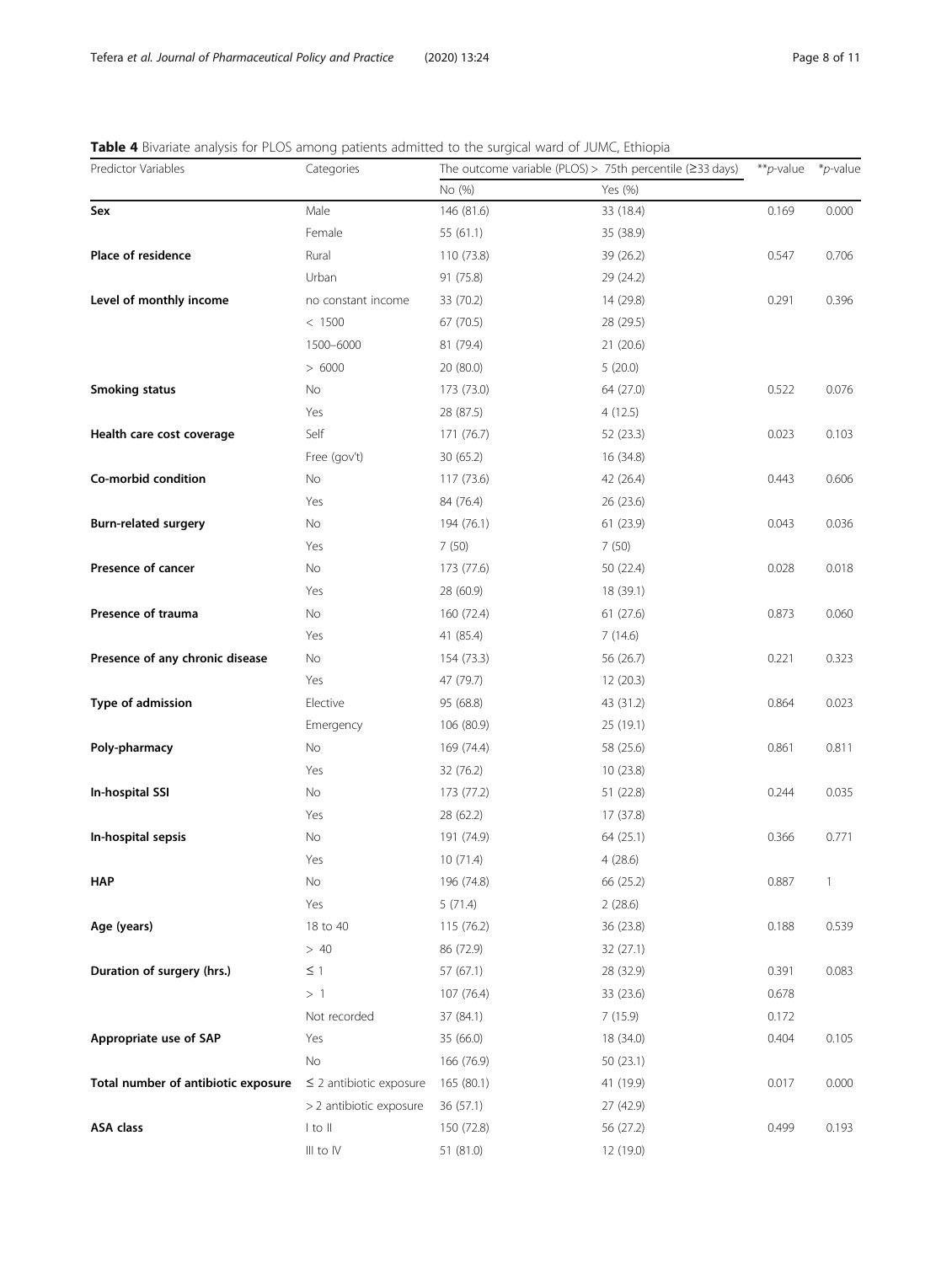| Predictor Variables |  | Categories   |            | The outcome variable (PLOS) > 75th percentile ( $\geq$ 33 days) | ** <i>p</i> -value | <i>*p</i> -value |
|---------------------|--|--------------|------------|-----------------------------------------------------------------|--------------------|------------------|
|                     |  |              | No (%)     | Yes (%)                                                         |                    |                  |
| CDC wound class     |  |              | 34 (70.8)  | 14(29.2)                                                        | 0.047              | 0.494            |
|                     |  | $II$ to $IV$ | 167 (75.6) | 54 (24.4)                                                       |                    |                  |

**Charlson CI score** 2003 201469 2014 2014 2014 2014 27 (72.2) 27 (27.8) 27 (27.8) 27 (27.8) 27 (27.8) 2014 2020 20  $> 1$  131 (76.2) 41 (23.8) **Before surgery LOS (days)**  $\leq 7$  163 (82.3)  $\leq 35$  (17.7) 0.000 0.000 0.000 > 7 38 (53.5) 33 (46.5) **Number of co-morbidity**  $\begin{array}{ccc} 2 \times 2 & 117 & (73.6) & 42 & (26.4) & 0.626 \end{array}$ 

> 1 to 2 76 (77.6) 22 (22.4) 0.248  $\geq$  3 8 (66.7) 8 (66.7) 4 (33.3) 0.248

<span id="page-8-0"></span>Table 4 Bivariate analysis for PLOS among patients admitted to the surgical ward of JUMC, Ethiopia (Continued)

 $\overline{\phi}$  value of chi-square, \*\*p-value for binary logistic regression analysis

mortality [\[8,](#page-10-0) [28\]](#page-10-0), but, there was no clear reason for the gender-related increase in mortality. The gender-related discrepancy in predicting mortality might be due to the difference in baseline disease or type of operation (general surgery- coronary artery bypass graft surgery- thoracic surgery) respectively. The reason for emergency surgery related to more death is attributable to a complicated case and less time for preoperative care. Besides, the polypharmacy related more mortality is attributable to multiple diseases and/ or complicated cases that might directly or indirectly contribute to death.

Even though there is no consistent definition of prolonged length of hospital stay (greater than median LOS [[3\]](#page-10-0), 50th [[4\]](#page-10-0), 75th & 90th [[2\]](#page-10-0) or 95th [[1\]](#page-10-0) percentile was used in different studies), it is usually used as a measure of quality indicators and efficient resource utilization [[1](#page-10-0), [3\]](#page-10-0), yet imperfect proxy for quality [\[4\]](#page-10-0). It is common for

surgical patients to have PLOS because of different reasons [\[1](#page-10-0)]. This issue was true for surgical patients admitted in JUMC; PLOS was 25.3% with 75th percentile; at least 33 days of stay. Even though PLOS definition is different 50th vs. 75th percentile, PLOS was in line with another study (27.7%) had a hospital stay of at least 8 days [\[4\]](#page-10-0). In contrary, ours is higher than PLOS of 23.1% with 95th percentile but, the cut of point is almost similar to our study; at least 34 days of stay [\[1](#page-10-0)] and the 75th and 90th percentile length of stay (LOS) were 9 and 16 days, respectively which is almost less by half [[2\]](#page-10-0) than that of JUMC. Because developing countries have many obstacles, which hinder quality surgical care [\[9](#page-10-0)].

In addition, female gender, Health care cost coverage by government, burn-related surgery, presence of cancer, > 2 total number of antibiotic exposure, and > 7 days waiting for surgery were the independent predictors for

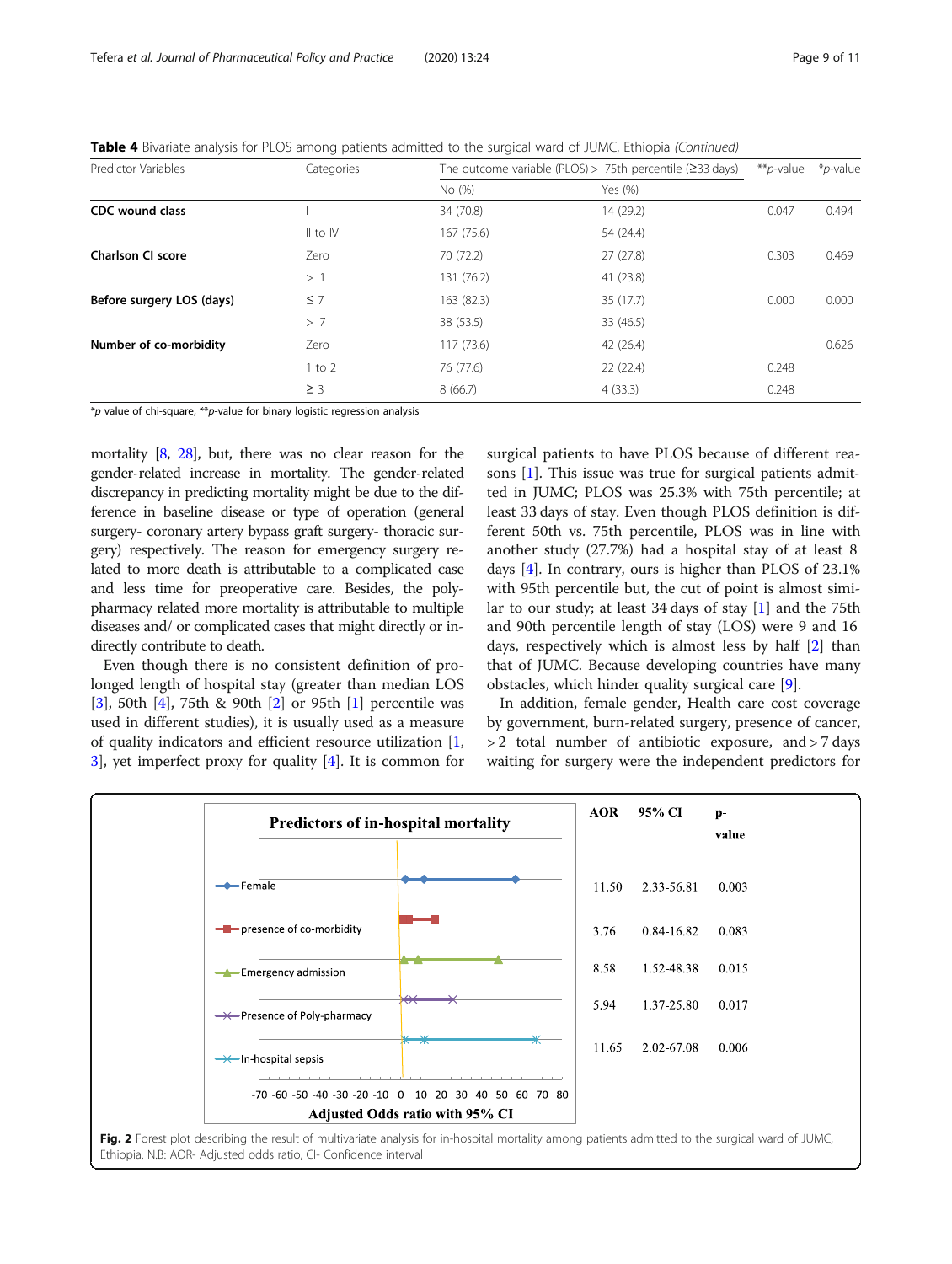<span id="page-9-0"></span>

PLOS among the study participants. In contrast to our study finding, the male gender was found as independent predictors for PLOS [\[1](#page-10-0)]. There was no clear reason for gender as a predictor of PLOS but, the reason for female being as independent predictors in our case was as a result of burn-related surgery contributed for a longer stay for awaiting graft for a longer period than other elective surgery. Again patients with burn-related surgery were female patients (as evidenced by our data 3.9% male versus 7.8% female (Table [2\)](#page-4-0)); who pass their time near the fire for cooking. There were different predictors for PLOS which again contributed to in-hospital complications like HAI (sepsis, SSI) [[2\]](#page-10-0) and PLOS was contributed for 3 fold in-hospital mortality [[1](#page-10-0)], on top of this preoperative patient and health facility-related factors are the independent predictors for PLOS [[3\]](#page-10-0). There was no clear reason why patients whose health care cost covered by the government stay more in hospital than self payer at JUMC. This might be those patients are economically disadvantaged, for example, if the same medication for operation is ordered and unavailable in the hospital Pharmacy, they have to wait till medication is available (especially for elective cases) because they cannot buy from private Pharmacy (Table [1](#page-3-0)). This result was in line with other studies where low socio-economic status is independent predictors for PLOS [[1\]](#page-10-0).

The limitation of this study was that the use of consecutive sampling techniques (non-probability) than that of the probability sampling technique, owing to the cost for data collectors to get the total patients within a short period. Second, being single-center study. We hope future research will solve this issue.

## Conclusion and recommendations

Even though the mortality rate at JUMC is within an acceptable range relative to study from a developing country, yet it was higher compared to the studies from developed countries. The prolonged length of hospital stay (PLOS ≥33 days) was extremely higher than the previous reports. Besides these, the study also revealed a high rate of hospital-acquired infection (sepsis and HAP) during the study period, which has been contributing to in-hospital mortality. After adjusting for other variables, female gender, emergency surgery, presence of Poly-pharmacy, and presence of in-hospital sepsis were independent predictors for in-hospital mortality. Besides, female gender, Health care cost coverage by government, burn-related surgery, presence of cancer, > 2 total number of antibiotic exposure, and > 7 days waiting for surgery were the independent predictors for PLOS.

Therefore, in the study area, sepsis warrants great attention to improve patients' treatment outcomes or reduce in-hospital mortality. Based on the independent predictors for PLOS, patient's safety and quality of care could be improved by decreasing the waiting time for surgery, and other modifiable factors. This may increase productivity, access to surgery, and reduce person-bedday as a result of early discharge.